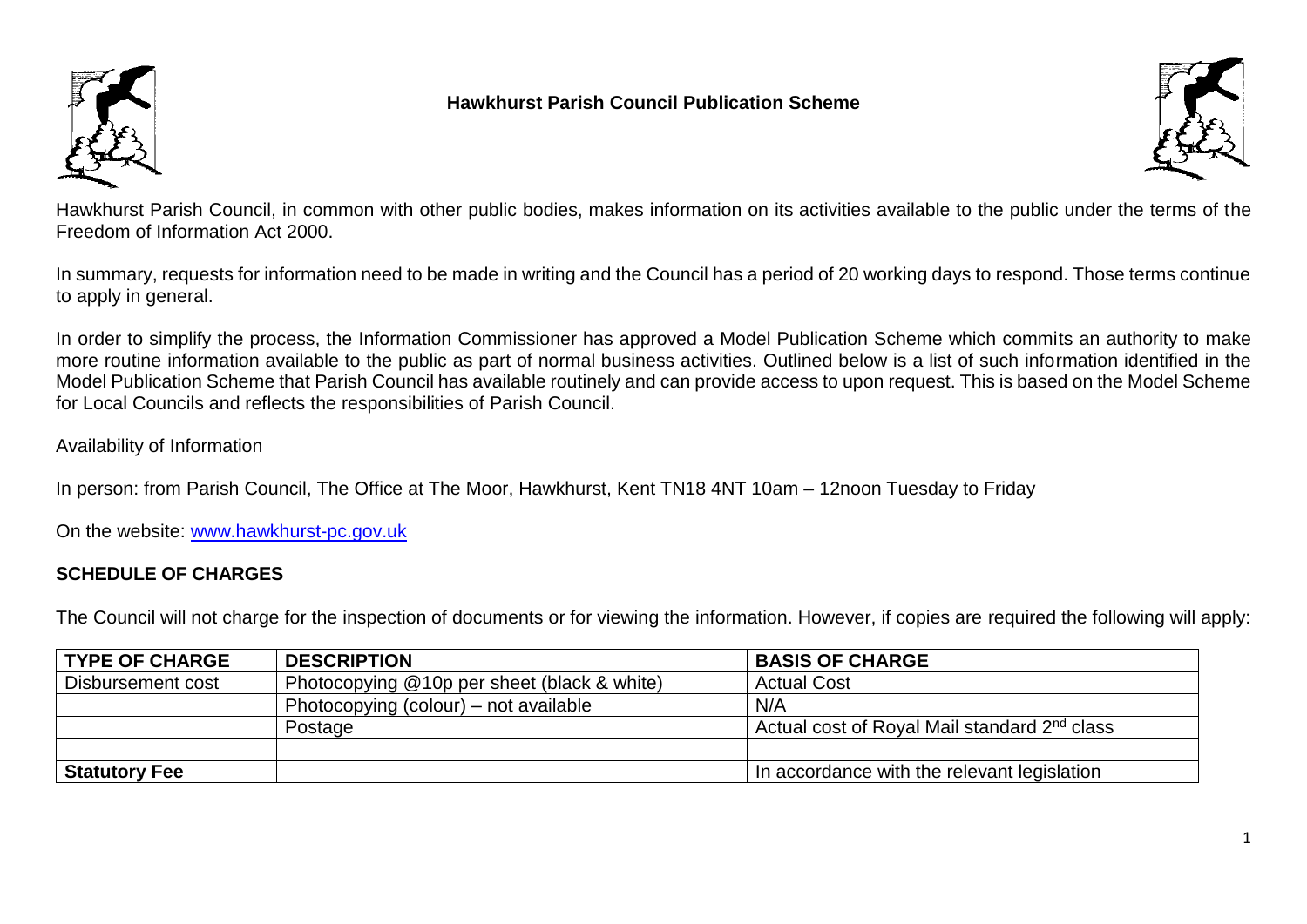| Information to be published                                                                                                                      | How the information can  | Cost                                     |  |
|--------------------------------------------------------------------------------------------------------------------------------------------------|--------------------------|------------------------------------------|--|
|                                                                                                                                                  | be obtained?             | website is free!                         |  |
|                                                                                                                                                  |                          | www.hawkhurst-                           |  |
|                                                                                                                                                  |                          | pc.gov.uk                                |  |
| Class 1 - Who we are and what we do<br>(Organisational information, structures, locations and contacts)<br>This will be current information only |                          |                                          |  |
| Who's who on the Council and its Committees                                                                                                      | hard copy and/or website | hard copy 10p<br>p/sheet<br>website free |  |
| Contact details for Parish Clerk and Council members (named contacts<br>where possible with telephone number and email address)                  | hard copy and/or website | hard copy 10p<br>p/sheet<br>website free |  |
| Location of main Council office and accessibility details                                                                                        | hard copy and/or website | hard copy 10p<br>p/sheet<br>website free |  |
| Staffing structure                                                                                                                               | hard copy and/or website | hard copy 10p<br>p/sheet<br>website free |  |

| Class 2 – What we spend and how we spend it - Current and previous financial<br>year (Financial information relating to projected and actual income and expenditure,<br>procurement, contracts and financial audit) |                          |                                                |
|---------------------------------------------------------------------------------------------------------------------------------------------------------------------------------------------------------------------|--------------------------|------------------------------------------------|
| Annual return form and report by auditor                                                                                                                                                                            | hard copy and/or website | hard copy 10p<br>p/sheet<br>website free ditto |
| <b>Finalised budget</b>                                                                                                                                                                                             | hard copy and/or website | hard copy 10p<br>p/sheet<br>website free ditto |
| Precept                                                                                                                                                                                                             | hard copy and/or website | hard copy 10p<br>p/sheet<br>website free ditto |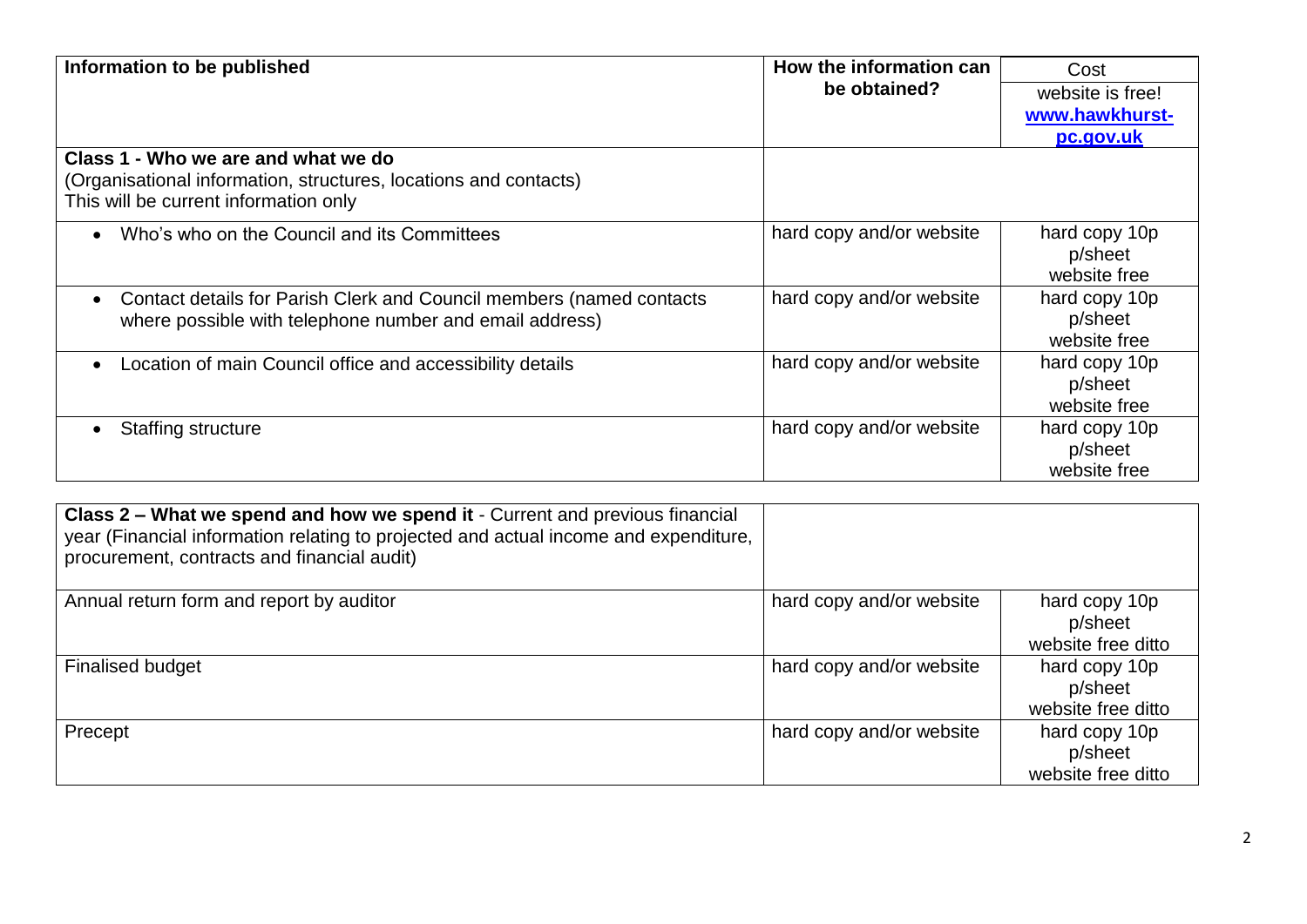| <b>Financial Standing Orders and Regulations</b>        | hard copy and/or website | hard copy 10p<br>p/sheet |
|---------------------------------------------------------|--------------------------|--------------------------|
|                                                         |                          | website free ditto       |
| Grants given and received                               | hard copy                | hard copy 10p<br>p/sheet |
| List of current contracts awarded and value of contract | hard copy                | hard copy 10p<br>p/sheet |
| Members' allowances and expenses                        | hard copy                | hard copy 10p<br>p/sheet |

| Class 3 – What our priorities are and how we are doing                                   |                          |                                          |
|------------------------------------------------------------------------------------------|--------------------------|------------------------------------------|
| Annual Report to Parish or Community Meeting<br>(current and previous year as a minimum) | hard copy and/or website | hard copy 10p<br>p/sheet<br>website free |
| Business Plan / Council Priorities                                                       | hard copy and/or website | hard copy 10p<br>p/sheet<br>website free |

| Class 4 – How we make decisions                                                                                          |                          |                                          |
|--------------------------------------------------------------------------------------------------------------------------|--------------------------|------------------------------------------|
| (Decision making processes and records of decisions)                                                                     |                          |                                          |
| Current and previous council year as a minimum                                                                           |                          |                                          |
| Timetable of meetings (Council, any committee/sub-committee meetings and parish<br>meetings)                             | hard copy and/or website | hard copy 10p<br>p/sheet<br>website free |
| Agendas of meetings (as above)                                                                                           | hard copy and/or website | hard copy 10p<br>p/sheet<br>website free |
| Minutes of meetings (as above) – NB this will exclude information that is properly<br>regarded as private to the meeting | hard copy and/or website | hard copy 10p<br>p/sheet                 |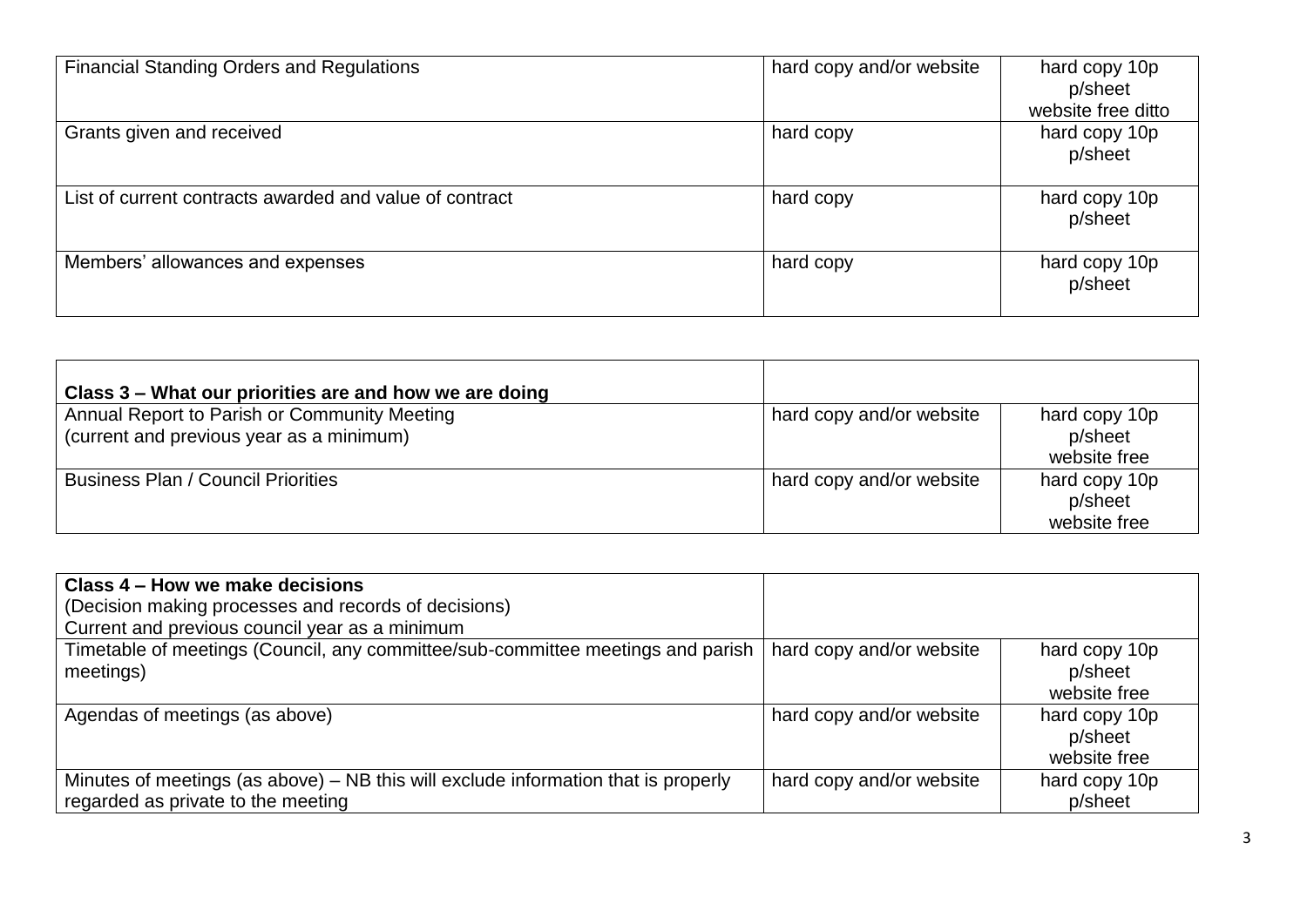|                                                                                                                                 |                          | website free                             |
|---------------------------------------------------------------------------------------------------------------------------------|--------------------------|------------------------------------------|
| Reports presented to council meetings – NB this will exclude information that is<br>properly regarded as private to the meeting | hard copy and/or website | hard copy 10p<br>p/sheet<br>website free |
| Responses to consultation papers                                                                                                | hard copy                | hard copy 10p<br>p/sheet                 |
| Responses to planning applications                                                                                              | hard copy and/or website | hard copy 10p<br>p/sheet<br>website free |

| Class 5 – Our policies and procedures                                               |                          |               |
|-------------------------------------------------------------------------------------|--------------------------|---------------|
| (Current written protocols, policies and procedures for delivering our services and |                          |               |
| responsibilities) Current information only                                          |                          |               |
| Policies and procedures for the conduct of council business:                        |                          |               |
| Procedural standing orders                                                          | hard copy and/or website |               |
| Committee and sub-committee terms of reference                                      | hard copy and/or website | hard copy 10p |
| Delegated authority in respect of officers                                          | hard copy                | p/sheet       |
| <b>Code of Conduct</b><br>$\bullet$                                                 | hard copy and/or website | website free  |
| <b>Policy statements</b><br>$\bullet$                                               | hard copy and/or website |               |
| Policies and procedures for the provision of services and about the employment of   |                          |               |
| staff:                                                                              |                          |               |
| Equality and diversity policy                                                       | hard copy and/or website |               |
| Health and safety policy<br>$\bullet$                                               | hard copy and/or website | hard copy 10p |
| Policies and procedures for handling requests for information                       | hard copy and/or website | p/sheet       |
| Complaints procedures (including those covering requests for information            | hard copy and/or website | website free  |
| and operating the publication scheme)                                               |                          |               |
| Records management policies (records retention, destruction and archive)            | hard copy                | hard copy 10p |
|                                                                                     |                          | p/sheet       |
|                                                                                     |                          |               |
| Data protection policies                                                            | hard copy and/or website | hard copy 10p |
|                                                                                     |                          | p/sheet       |
|                                                                                     |                          |               |
|                                                                                     |                          | website free  |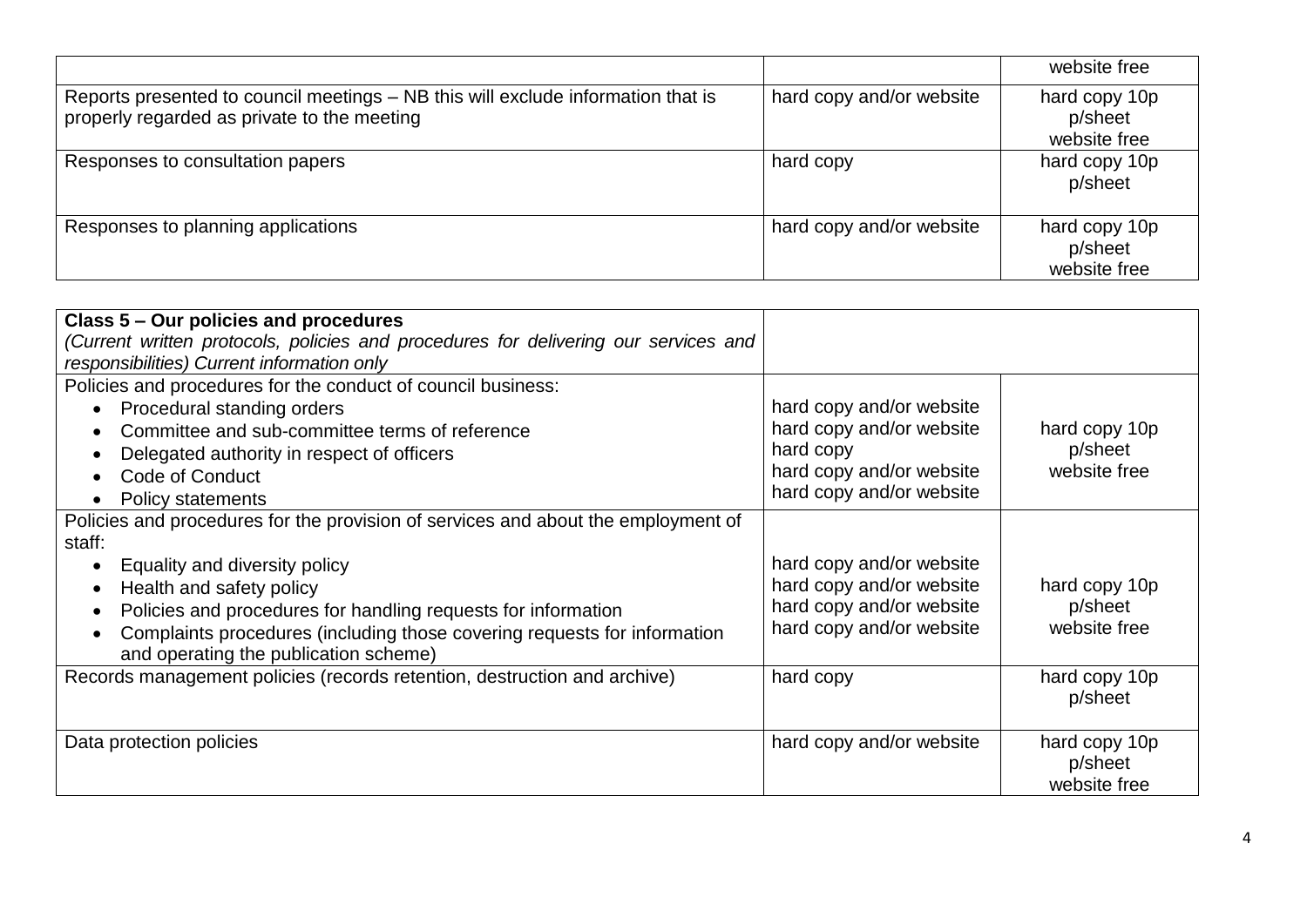| Schedule of charges for the publication of information | hard copy and/or website | hard copy 10p<br>p/sheet |
|--------------------------------------------------------|--------------------------|--------------------------|
|                                                        |                          | website free             |

| Class 6 – Lists and Registers<br>Currently maintained lists and registers only                                                                         | (hard copy or website; some information may only<br>be available by inspection) |                                          |
|--------------------------------------------------------------------------------------------------------------------------------------------------------|---------------------------------------------------------------------------------|------------------------------------------|
| Any publicly available register or list (if any are held this should be publicised; in<br>most circumstances, existing access provisions will suffice) | hard copy and/or website                                                        | hard copy 10p<br>p/sheet<br>website free |
| <b>Assets Register</b>                                                                                                                                 | hard copy                                                                       | hard copy 10 p/sheet                     |
| Disclosure log (indicating the information that has been provided in response to<br>requests)                                                          | hard copy                                                                       | hard copy 10p<br>p/sheet                 |
| Register of members' interests                                                                                                                         | hard copy                                                                       | hard copy 10p<br>p/sheet                 |
| Register of gifts and hospitality                                                                                                                      | hard copy                                                                       | hard copy 10p<br>p/sheet                 |

| Class 7 - The services we offer - Current information only<br>(Information about the services we offer, including leaflets, guidance and<br>newsletters produced for the public and businesses) | (hard copy or website; some information may only<br>be available by inspection) |                          |
|-------------------------------------------------------------------------------------------------------------------------------------------------------------------------------------------------|---------------------------------------------------------------------------------|--------------------------|
| <b>Allotments</b><br>$\bigcap$                                                                                                                                                                  | hard copy                                                                       | hard copy 10p<br>p/sheet |
| <b>Burial grounds</b><br>$\circ$                                                                                                                                                                | hard copy                                                                       | hard copy 10p<br>p/sheet |
| ○ Copt Hall, KGV Sports Pavilion                                                                                                                                                                | hard copy                                                                       | hard copy 10p<br>p/sheet |
| Parks, playing fields and recreational facilities<br>$\circ$                                                                                                                                    | hard copy                                                                       | hard copy 10p<br>p/sheet |
| Seating, litter bins, memorials and street lighting<br>$\circ$                                                                                                                                  | hard copy                                                                       | hard copy 10p<br>p/sheet |